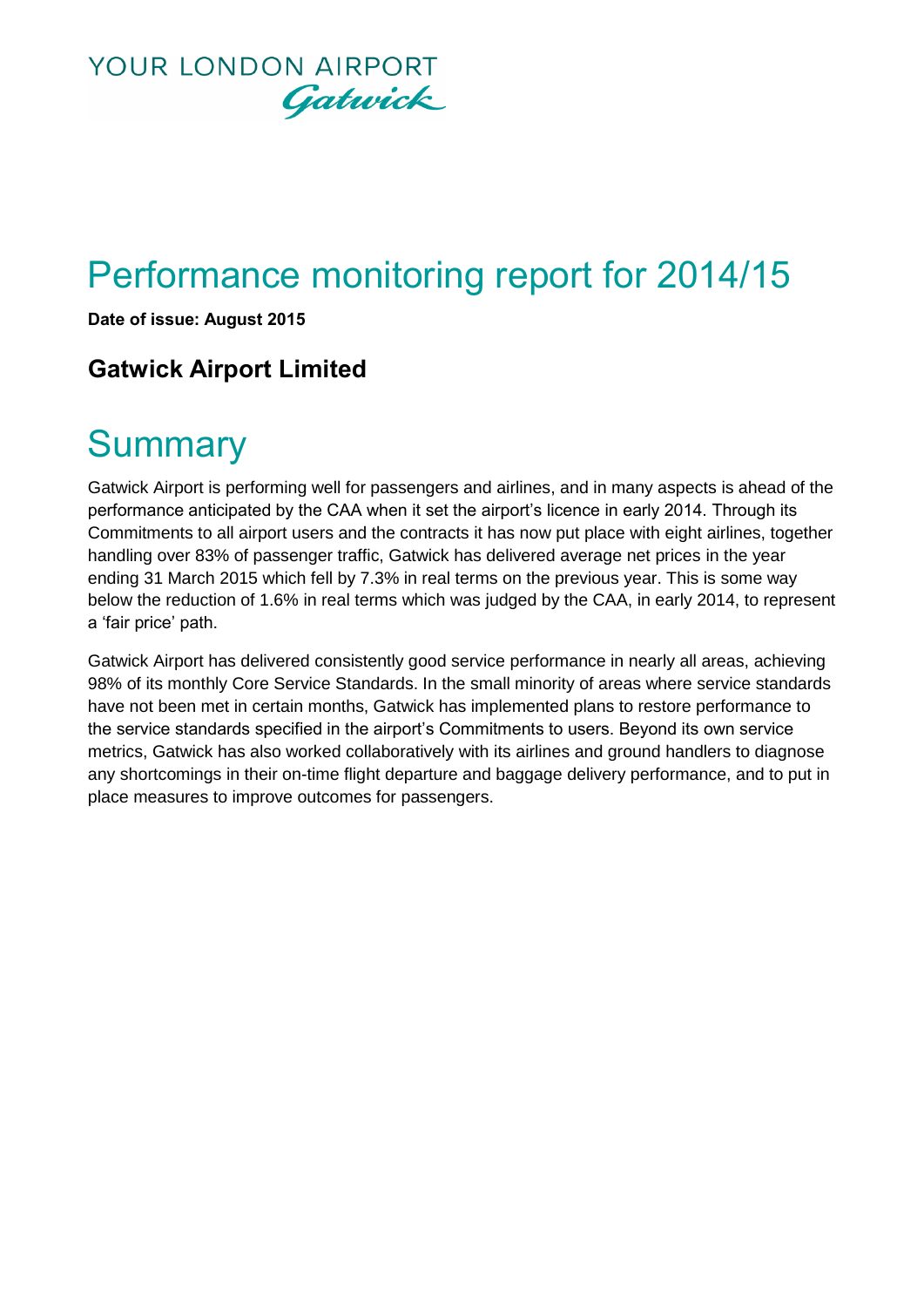

# 1. Introduction

Gatwick Airport is publishing this report to provide to stakeholders a summary of its performance for the financial year 2014/15. In addition to the detailed performance data which form the core of the report, Gatwick has taken the opportunity to provide some explanation of developments over 2014/15, to assist stakeholders in interpreting the data.

All of the data in this report have been made available to airline users during 2014 and the first quarter of 2015. In publishing this report, Gatwick Airport welcomes feedback from airlines users, passenger representatives and the CAA.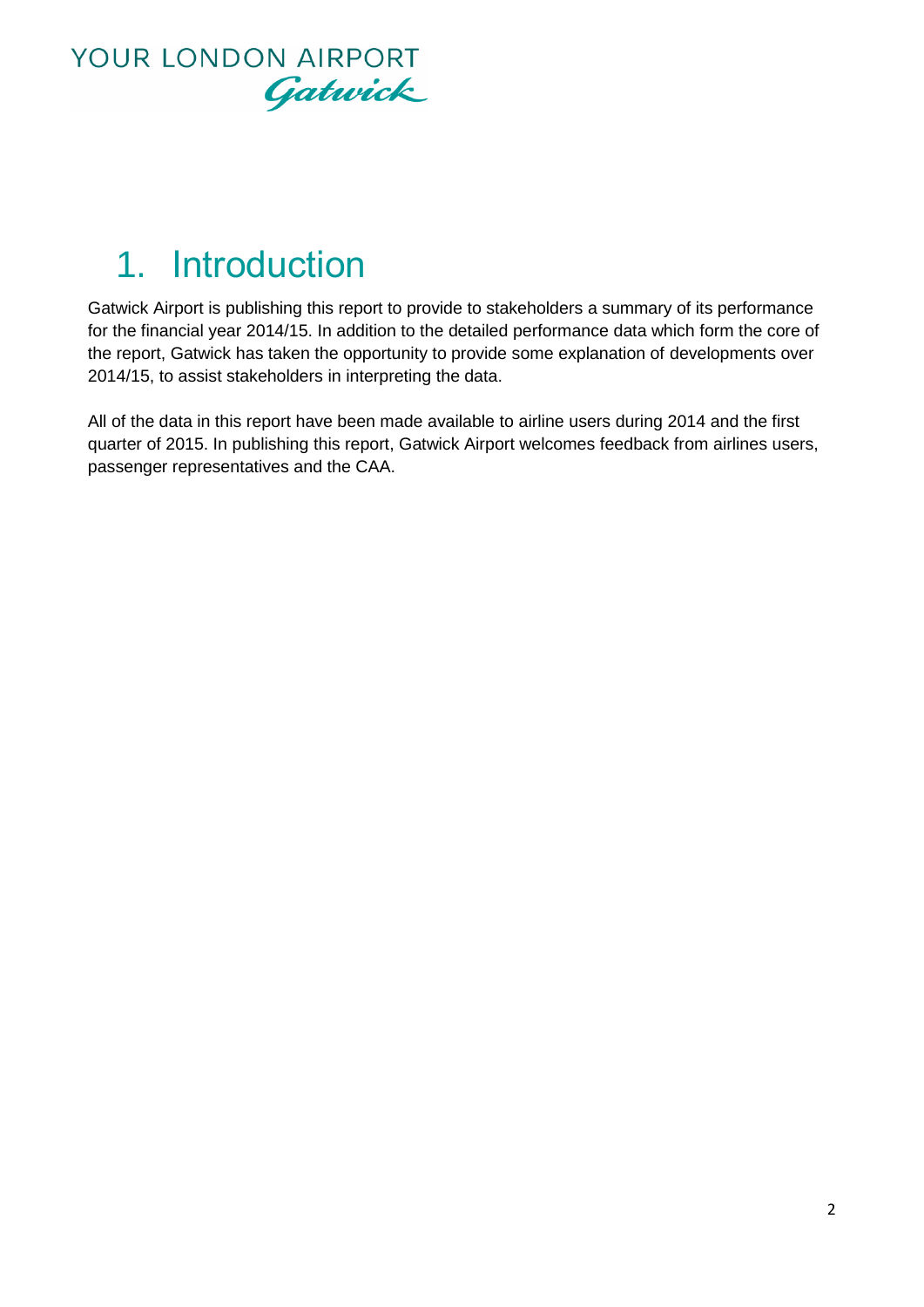# 2. Traffic

Gatwick Airport served 38.7 million passengers in 2014/15, an increase of 7.8% over the same period in the previous financial year. The rate of growth increased over the year, up from 4.8% for the year to end 2013/14. In August 2014 the airport served 4.37 million passengers (an all-time monthly record for Gatwick). The growth in passenger numbers was due to a combination of a higher number of Air Traffic Movements (ATMs), larger average aircraft size and higher load factors.

Gatwick has been able to achieve this increase in traffic through more intensive use of its single runway in two dimensions:

- increased number of flights: the number of air traffic movements in 2014/15 increased by 3.2% on 2013/14, as a result of a small increase in the number of peak slots made available from the summer 2013 season, to a total of 55, and greater use of off-peak slots in the winter season, which Gatwick has incentivised through reducing tariff charges for aircraft movements in this period to zero; and
- increased load per flight: airlines have increased the average number of seats per flight by 3.6% from 173.9 to 180.1, and load factors increased by 0.7 percentage points from 83.2% to 83.9%.

|                      | Year ended 31 March 2015 | Year ended 31 March 2014 |
|----------------------|--------------------------|--------------------------|
| <b>Seats per ATM</b> | 180.1                    | 173.9                    |
| Passengers per ATM   | 151.1                    | 144.7                    |
| Load factor (%)      | 83.9%                    | 83.2%                    |

#### **Table 1: Traffic data**

1

Additional information on our traffic trends is also available in our annual report and financial statements for the year ended 31 March 2015<sup>1</sup>.

<sup>&</sup>lt;sup>1</sup> Gatwick's latest financial results can be found here: [http://www.gatwickairport.com/business-community/airlines](http://www.gatwickairport.com/business-community/airlines-business/investor-relations/financial-results/)[business/investor-relations/financial-results/](http://www.gatwickairport.com/business-community/airlines-business/investor-relations/financial-results/)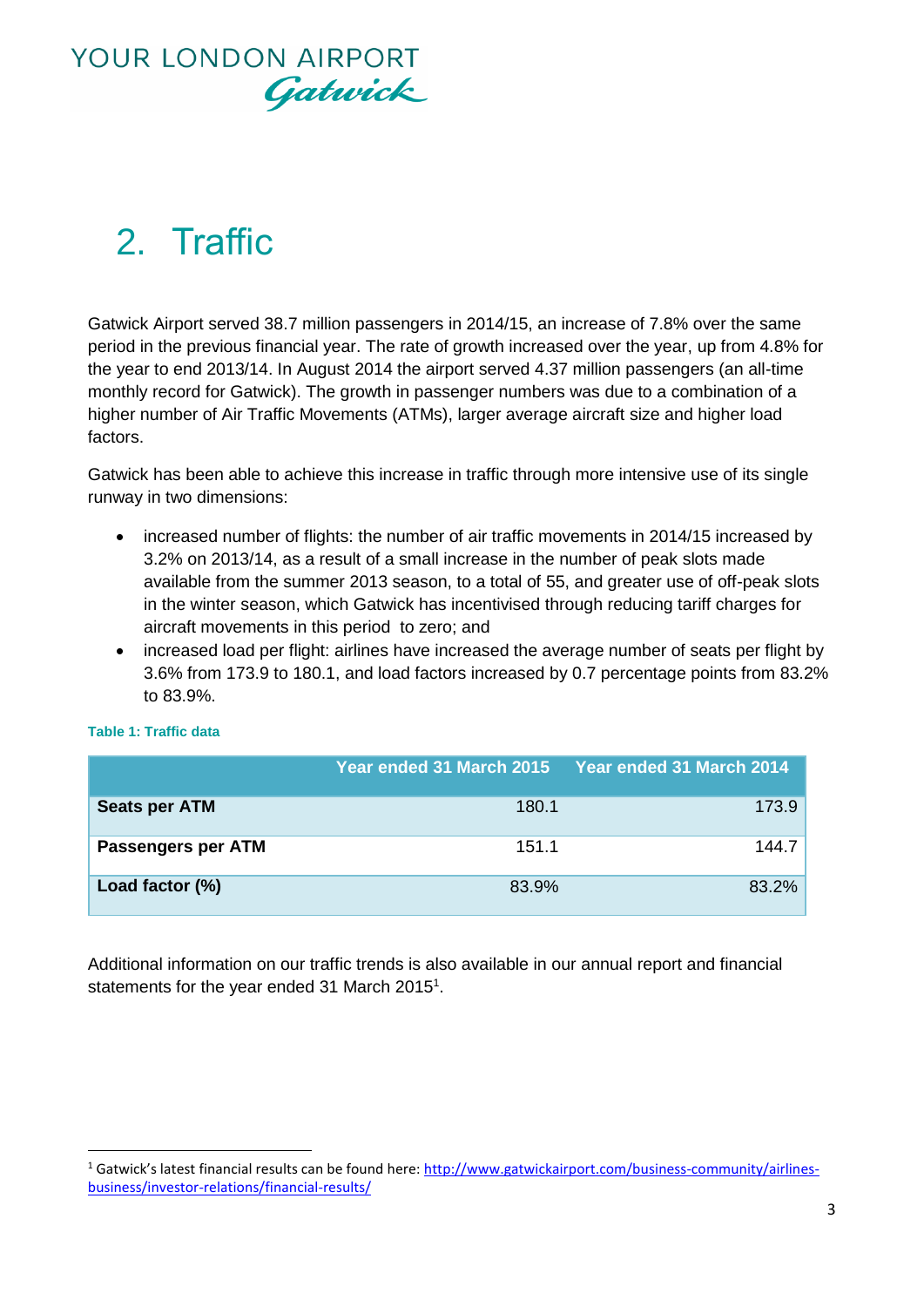

# 3. Price

This section provides information on the pricing parameters underpinning our Contracts and Commitments regime. Our published price commitment allows the following average annual price increases:

- Core Yield (before discounts & marketing support): RPI+1%.
- Blended Yield (after discounts & marketing support): RPI+0%.

The opening yield to which the above increases may be applied is defined in the Conditions of Use as £8.894.

In the Licence decision the CAA outlined that it would use a fair price benchmark of RPI-1.6% over the period of the Commitments. This metric is comparable with our Blended Yield.

The chart below provides a comparison of the Underlying Net Yield (i.e. the yield achieved by applying a price increase of RPI+0%), the CAA fair price benchmark and our Blended Yield over the period 2013/14 to 2015/16.

- In real terms, the Blended Yield reduced by 7.3% in 2014/15 and is expected to reduce by a further 2.1% in 2015/16.
- The equivalent average annual reduction is 4.7% per annum over the first two years of the Commitments period; this value is comparable with the CAA's benchmark of -1.6% per annum.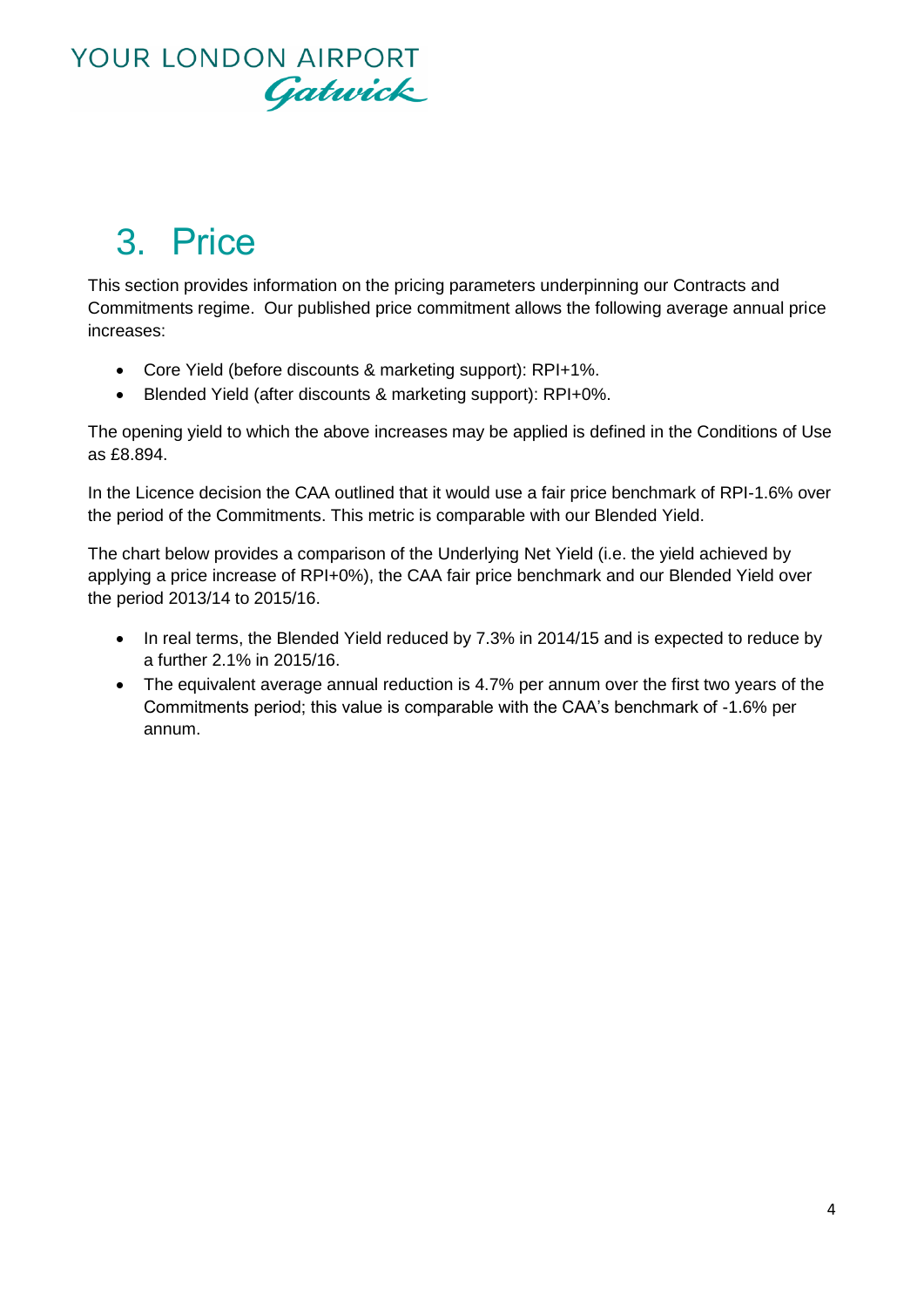

#### **Figure 1: Net Yield Evolution – real prices**

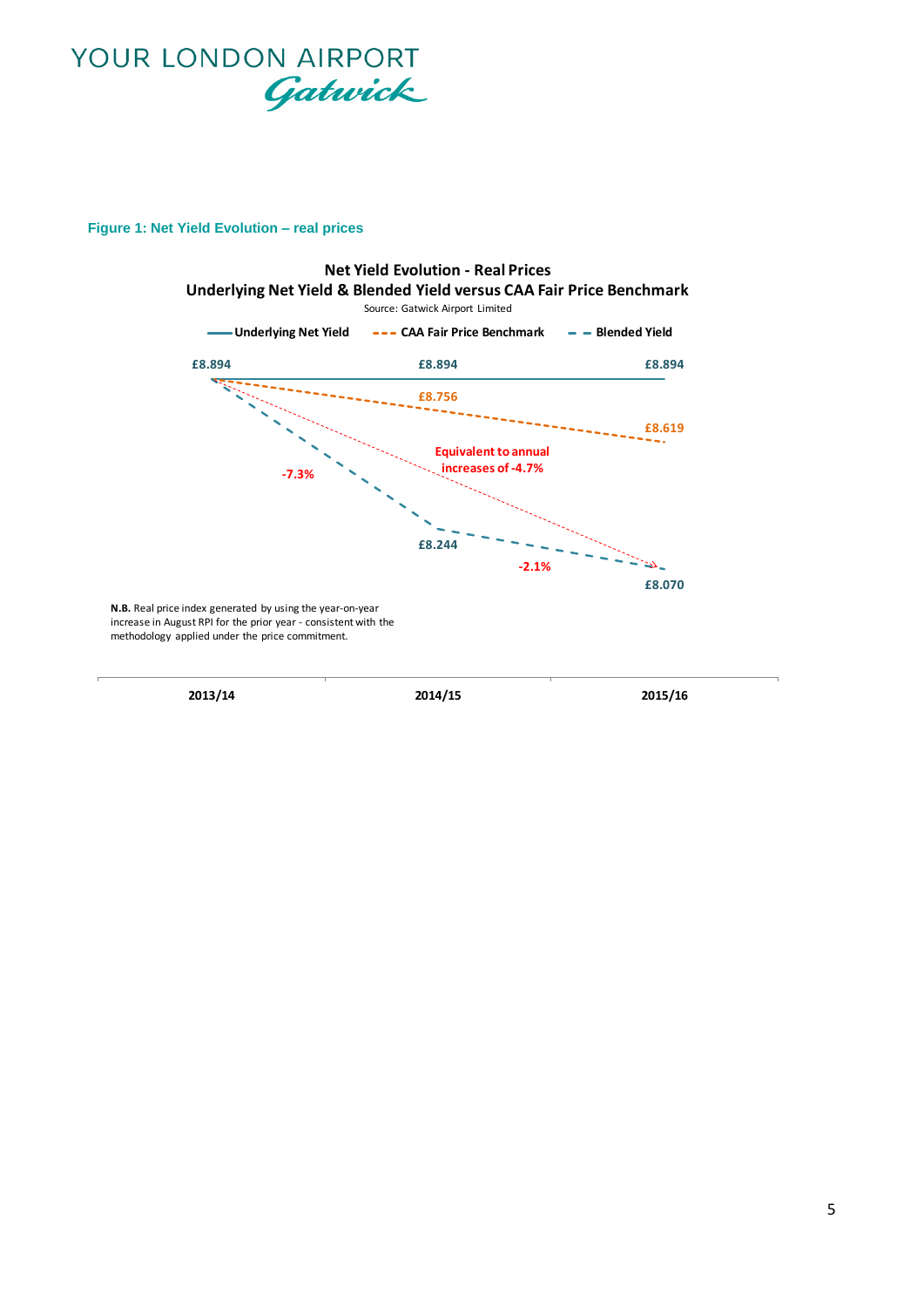

# 4. Service Quality

This section provides an overview of service quality at Gatwick. It provides an overview of our performance against the Core Service Standards we have committed to build and operate the airport to. It also provides an overview of other metrics important to our passengers, including baggage delivery and on time performance. Please refer to our monthly reports for brief description of the service quality metrics<sup>2</sup>.

### Core Service Standards

Under the Commitments framework, Gatwick has agreed targets across a range of service targets with our airline community. These Core Service Standards specify the services we are committed to delivering through the operations and facilities we provide to users. Where we fail to achieve the target in a given month, we issue a rebate on the airport charge to the airlines operating in the affected terminal.

There are 21 Core Service Standards, 18 of which have individual measures for each terminal (the exceptions to this are the measures relating to the inter-terminal shuttle system, external control post security queuing and the airfield congestion term). In total, Gatwick's performance is measured against 40 separate service targets for each month, giving 480 service scores for 2014/15 as a whole.

The sections below describe the performance across these measures. Out of 480 total scores, 472 were passed, giving a pass rate of 98%. (Of the remaining 8, one was excluded from the calculations following agreement with the airlines.) This performance remains the best in the London system.

#### QSM metrics

1

The QSM (Quality of Service Monitor) survey generates a set of passenger experience metrics. These are interview-based perception scores and capture how our passengers perceive Gatwick on a of 1 to 5 scale (where 5 is 'Excellent'; 4 is 'Good'; 3 is 'Average'; 2 'Poor' and 1 'Extremely Poor'), across four different categories: seating availability, cleanliness, wayfinding and flight information. The scores are calculated as moving annual totals (MATs).

<sup>&</sup>lt;sup>2</sup> Gatwick's monthly service quality reports can be accessed here[: http://www.gatwickairport.com/business](http://www.gatwickairport.com/business-community/about-gatwick/our-performance/)[community/about-gatwick/our-performance/](http://www.gatwickairport.com/business-community/about-gatwick/our-performance/)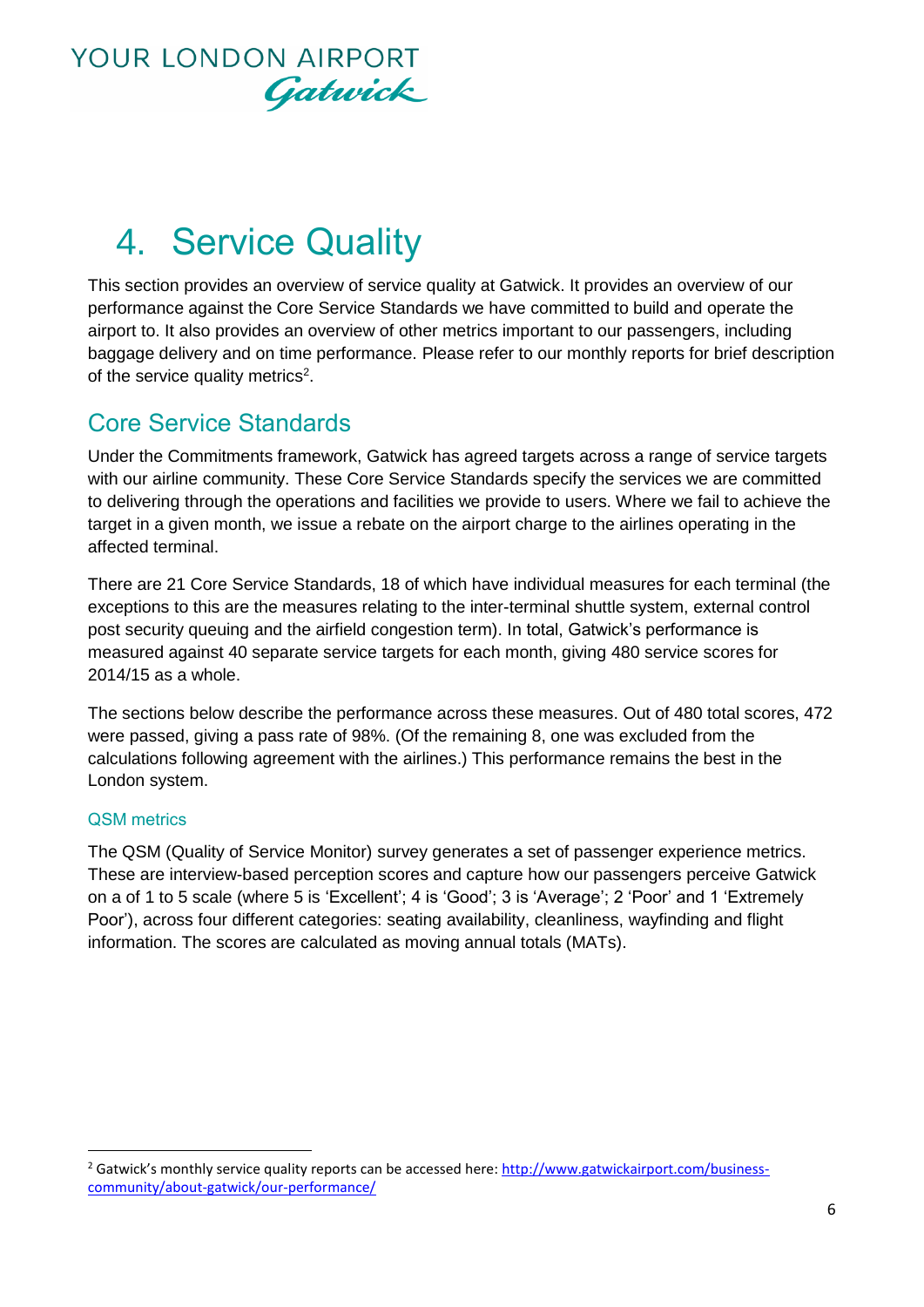#### **Table 2: QSM scores**

|                             | <b>Terminal Target</b> |      | Apr 14 | <b>May 14</b> | <b>Jun 14</b> | <b>Jul 14</b> | Aug 14 | Sep 14 | <b>Oct 14</b> | <b>Nov 14</b> | <b>Dec 14</b> | <b>Jan 15</b> | Feb <sub>15</sub> | <b>Mar 15</b> |
|-----------------------------|------------------------|------|--------|---------------|---------------|---------------|--------|--------|---------------|---------------|---------------|---------------|-------------------|---------------|
| <b>Seating availability</b> | North                  | 3.80 | 4.05   | 4.04          | 4.04          | 4.03          | 4.02   | 4.01   | 4.01          | 4.00          | 4.00          | 4.00          | 4.01              | 3.99          |
|                             | South                  | 3.80 | 3.91   | 3.92          | 3.95          | 3.95          | 3.97   | 3.99   | 4.01          | 4.02          | 4.03          | 4.04          | 4.04              | 4.04          |
| <b>Cleanliness</b>          | North                  | 4.00 | 4.03   | 4.02          | 4.01          | 4.01          |        | 4.00   | 3.99          | 3.98          | 3.98          | 3.98          | 3.99              | 3.98          |
|                             | South                  | 4.00 | 4.16   | 4.17          | 4.17          | 4.16          | 4.15   | 4.16   | 4.15          | 4.15          | 4.16          | 4.17          | 4.16              | 4.15          |
| Wayfinding                  | North                  | 4.10 | 4.16   | 4.16          | 4.16          | 4.15          | 4.15   | 4.16   | 4.16          | 4.15          | 4.15          | 4.15          | 4.15              | 4.14          |
|                             | South                  | 4.10 | 4.20   | 4.20          | 4.20          | 4.20          | 4.19   | 4.20   | 4.20          | 4.20          | 4.20          | 4.21          | 4.21              | 4.21          |
| <b>Flight information</b>   | North                  | 4.20 | 4.31   | 4.31          | 4.31          | 4.31          | 4.31   | 4.30   | 4.31          | 4.31          | 4.31          | 4.31          | 4.32              | 4.32          |
|                             | South                  | 4.20 | 4.36   | 4.37          | 4.38          | 4.40          | 4.40   | 4.41   | 4.40          | 4.40          | 4.40          | 4.41          | 4.40              | 4.39          |

The scores for cleanliness in North Terminal fell slightly below the target level from October 2014. This was initially due to the re-deployment of cleaning resources in order to support ground handling operations, which had been struggling during the summer of 2014, and thereby improve arrival baggage delivery times. In addition to this factor, the score has also been negatively impacted by the construction works we have been undertaking as part of the North Terminal improvement programme. An improvement plan was implemented in the second half of 2014 which succeeded in bringing the cleaning score within target for the month (but not for the moving average target) by December 2014. As the moving average remained below target for 6 successive months, then in line with the Commitments, we consulted on an improvement plan in May 2015. The cleanliness moving average target has been achieved since June 2015.

#### Security Search

The security metrics measure security queueing performance in 15 minutes segments across the day. The main targets are:

- Queues should be less than 5 minutes in more than 95% of 15 minute segments periods in a month in central search;
- Queues should be less than 15 minutes in more than 98% of 15 minute segments in a month in central search;
- There should not be any queues longer than 30 minutes in central search;
- There are also targets for transfer, staff search and external control posts.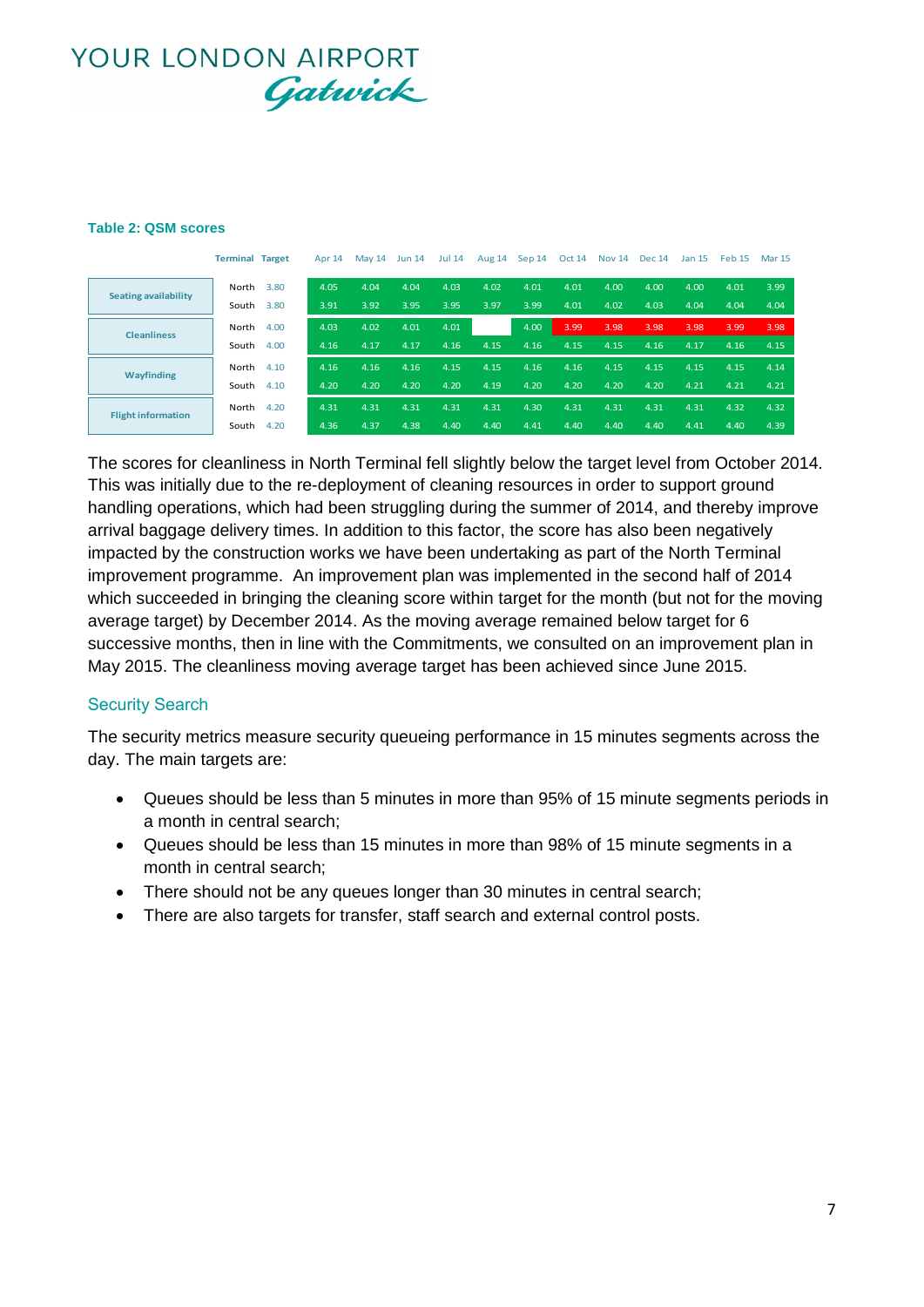#### **Table 3: Security search scores**

|                     | <b>Terminal Target</b> |             | Apr <sub>14</sub> | <b>May 14</b> | <b>Jun 14</b> | <b>Jul 14</b> | Aug 14 | Sep 14 | <b>Oct 14</b> | <b>Nov 14</b> | <b>Dec 14</b> | Jan 15 | Feb <sub>15</sub> | <b>Mar 15</b> |
|---------------------|------------------------|-------------|-------------------|---------------|---------------|---------------|--------|--------|---------------|---------------|---------------|--------|-------------------|---------------|
| Central <5 min      |                        | North 95.0% | 96.9%             | 96.7%         | 96.2%         | 96.3%         | 96.3%  | 95.3%  | 96.3%         | 97.6%         | 95.5%         | 97.5%  | 95.4%             | 95.2%         |
|                     |                        | South 95.0% | 97.6%             | 97.5%         | 97.8%         | 96.4%         | 96.0%  | 95.6%  | 96.1%         | 96.4%         | 95.5%         | 95.3%  | 95.9%             | 95.1%         |
| Central <15 min     |                        | North 98.0% | 99.9%             | 100.0%        | 99.8%         | 99.9%         | 100.0% | 99.8%  | 99.5%         | 100.0%        | 100.0%        | 100.0% | 99.9%             | 99.8%         |
|                     |                        | South 98.0% | 100.0%            | $100.0\%$     | 100.0%        | $100.0\%$     | 100.0% | 100.0% | 100.0%        | 100.0%        | 100.0%        | 99.8%  | 100.0%            | 99.8%         |
| Central >30 min     | North                  | $\Omega$    |                   |               |               |               |        |        |               |               |               |        |                   |               |
|                     | South                  | $\Omega$    |                   |               |               |               |        |        |               |               |               |        |                   |               |
| Transfer <10 min    |                        | North 95.0% | 99.2%             | 98.7%         | 99.1%         | 99.7%         | 99.8%  | 99.9%  | 99.9%         | 99.9%         | 99.9%         | 99.8%  | 99.3%             | 99.9%         |
|                     |                        | South 95.0% | 96.9%             | 99.1%         | 96.3%         | 98.8%         | 99.7%  | 99.0%  | 98.9%         | 99.5%         | 99.4%         | 98.6%  | 98.2%             | 97.9%         |
| Staff <5 min        |                        | North 95.0% | 99.9%             | 100.0%        | 99.9%         | 99.9%         | 99.9%  | 99.9%  | 99.9%         | 99.9%         | 100.0%        | 100.0% | 100.0%            | 99.8%         |
|                     |                        | South 95.0% | 99.9%             | 100.0%        | 100.0%        | 99.7%         | 99.8%  | 99.9%  | 99.7%         | 100.0%        | 99.8%         | 99.9%  | 100.0%            | 99.9%         |
| Control posts<15min |                        | 95.0%       | 99.6%             | 99.9%         | 99.9%         | 99.9%         | 99.9%  | 99.7%  | 99.9%         | 100.0%        | 100.0%        | 100.0% | $100.0\%$         | 100.0%        |

Overall security performance was excellent through 2014, and Gatwick is often seen as marketleading in driving efficiency and innovation in our security product. In 2015, we are implementing our Generation II security product with the aim to deliver further efficiency improvements.

#### Passenger operational metrics

The passenger operational metrics are a range of measures targeting the availability of specific facilities services at the airport. These measures range from Passenger Sensitive Equipment (PSE) such as escalators and lifts, to the availability of the inter-terminal shuttle and the baggage system.

|                                          | <b>Terminal Target</b> |             | Apr 14 | <b>May 14</b> | <b>Jun 14</b> | <b>Jul 14</b> | Aug 14 | Sep 14 | <b>Oct 14</b> | <b>Nov 14</b> | <b>Dec 14</b> | Jan 15 | Feb <sub>15</sub> | <b>Mar 15</b> |
|------------------------------------------|------------------------|-------------|--------|---------------|---------------|---------------|--------|--------|---------------|---------------|---------------|--------|-------------------|---------------|
| <b>PSE - Priority</b>                    |                        | North 99.0% | 99.8%  | 99.7%         | 99.5%         | 99.6%         | 99.7%  | 99.6%  | 99.3%         | 99.3%         | 99.5%         | 99.7%  | 99.6%             | 99.6%         |
|                                          |                        | South 99.0% | 99.6%  | 99.7%         | 99.6%         | 99.6%         | 99.8%  | 99.7%  | 99.7%         | 99.3%         | 99.7%         | 99.8%  | 99.5%             | 99.6%         |
| <b>PSE - General</b>                     |                        | North 99.0% | 99.7%  | 99.7%         | 99.5%         | 99.3%         | 99.5%  | 99.7%  | 99.4%         | 99.7%         | 99.4%         | 99.8%  | 99.6%             | 99.8%         |
|                                          |                        | South 99.0% | 99.7%  | 99.8%         | 99.7%         | 99.6%         | 99.8%  | 99.2%  | 99.6%         | 99.2%         | 99.4%         | 99.8%  | 99.6%             | 99.7%         |
| <b>Shuttle</b>                           |                        | One 99.0%   | 99.9%  | 100.0%        | 99.9%         | 99.8%         | 99.9%  | 99.9%  | 100.0%        | 100.0%        | 99.8%         | 99.9%  | 100.0%            | 99.7%         |
|                                          |                        | Both 97.0%  | 99.8%  | 99.5%         | 99.5%         | 98.6%         | 99.8%  | 99.7%  | 99.3%         | 99.8%         | 98.6%         | 99.6%  | 99.5%             | 99.4%         |
| <b>Outbound baggage - Daily</b>          |                        | North 97.0% | 97.1%  | 97.8%         | 99.2%         | 98.9%         | 99.1%  | 94.3%  | 98.1%         | 98.3%         | 97.4%         | 98.7%  | 99.3%             | 99.4%         |
|                                          |                        | South 97.0% | 98.2%  | 99.5%         | 99.1%         | 98.7%         | 98.9%  | 99.5%  | 98.8%         | 99.6%         | 97.6%         | 99.2%  | 99.4%             | 98.4%         |
| <b>Outbound baggage -</b>                |                        | North 99.0% | 99.5%  | 99.7%         | 99.7%         | 99.7%         | 99.7%  | 99.6%  | 99.6%         | 99.7%         | 99.6%         | 99.8%  | 99.8%             | 99.9%         |
| <b>Monthly</b>                           |                        | South 99.0% | 99.7%  | 99.9%         | 99.7%         | 99.6%         | 99.7%  | 99.9%  | 99.8%         | 99.9%         | 99.4%         | 99.9%  | 99.9%             | 99.6%         |
| Arrivals baggage reclaim<br>availability |                        | North 99.0% | 99.9%  | 100.0%        | 99.9%         | 99.9%         | 99.9%  | 99.9%  | 99.9%         | 99.9%         | 100.0%        | 100.0% | 100.0%            | 99.8%         |
|                                          |                        | South 99.0% | 99.9%  | 99.9%         | 99.9%         | 99.9%         | 99.9%  | 99.3%  | 100.0%        | 100.0%        | 99.9%         | 99.9%  | 99.9%             | 99.9%         |

#### **Table 4: Passenger operational scores**

Overall we achieved a very good performance across these measures, with only a single day's failure of what is arguably one of the more challenging targets – the daily outbound baggage system process, first implemented in April 2014 as part of the Commitments framework.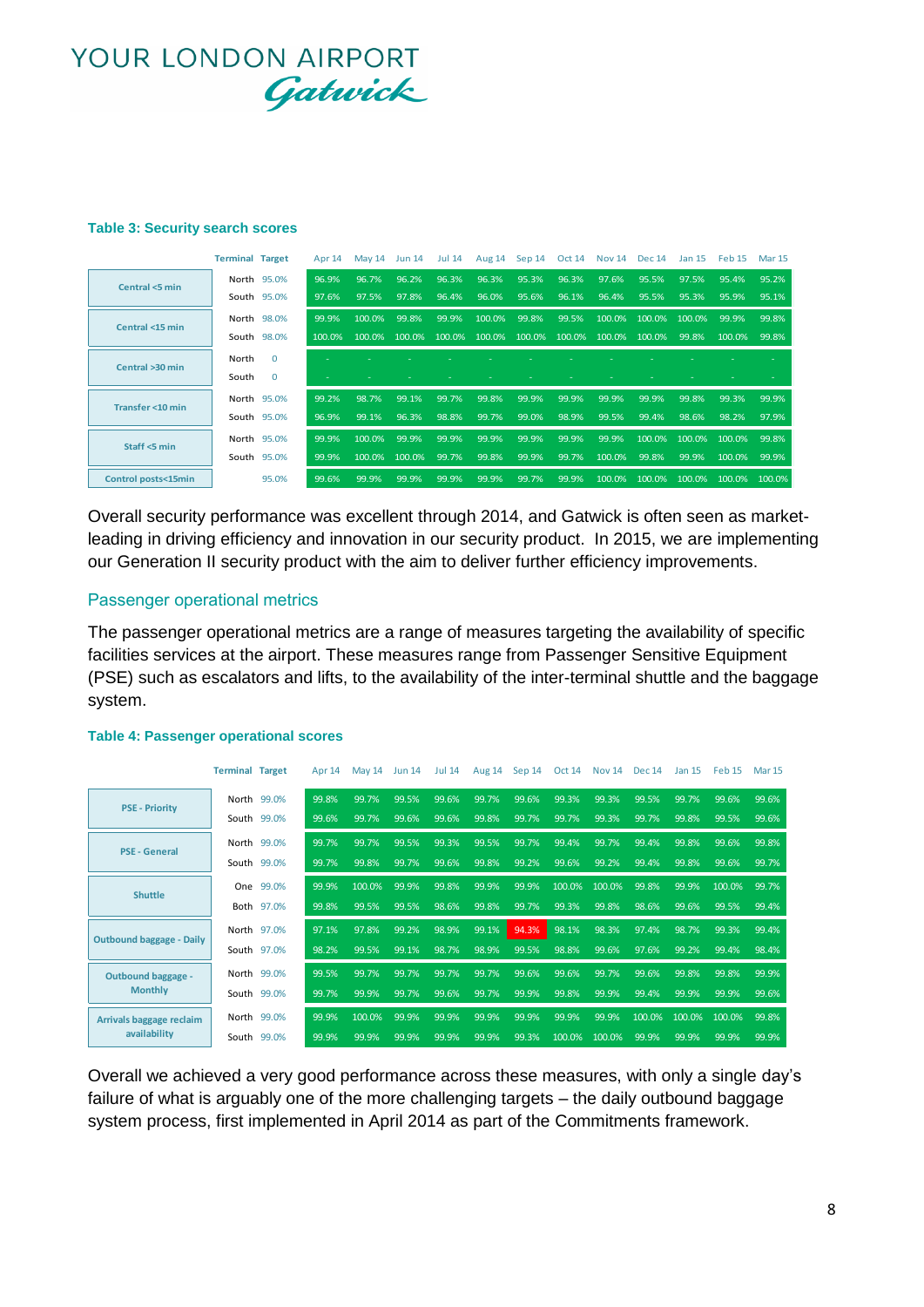#### Airfield operational metrics

The airfield operational metrics, like the passenger operational metrics, measure the availability for use of specific assets. Over the year Gatwick has successfully met all these targets.

#### **Table 5: Airfield operational scores**

|                        | <b>Terminal Target</b> |             | Apr 14    |       | May 14 Jun 14 Jul 14 |       | Aug 14 Sep 14 Oct 14 Nov 14 Dec 14 Jan 15 Feb 15 Mar 15                                                       |       |       |       |                                           |       |       |        |
|------------------------|------------------------|-------------|-----------|-------|----------------------|-------|---------------------------------------------------------------------------------------------------------------|-------|-------|-------|-------------------------------------------|-------|-------|--------|
| <b>Pier service</b>    |                        | North 95.0% | 96.9%     | 98.3% | 96.7%                | 96.6% | 96.4%                                                                                                         | 96.3% | 96.4% | 96.5% | 96.5%                                     | 96.6% | 96.6% | 96.6%  |
|                        |                        | South 95.0% | 99.1%     | 99.8% | 98.5%                | 98.2% | 98.0%                                                                                                         | 98.0% | 98.0% | 98.0% | 98.0%                                     | 98.0% | 98.1% | 98.0%  |
| <b>Stands</b>          |                        | North 99.0% | 100.0%    | 99.9% |                      |       | 100.0% 100.0% 100.0% 99.5%                                                                                    |       |       |       | 100.0% 100.0% 100.0% 100.0% 100.0% 100.0% |       |       |        |
|                        |                        | South 99.0% | 100.0%    | 99.9% | 99.9%                |       | 100.0% 100.0% 99.9%                                                                                           |       |       |       | 100.0% 100.0% 100.0% 100.0% 99.9%         |       |       | 100.0% |
| <b>Jetties</b>         |                        | North 99.0% | 99.9%     | 99.9% | 99.9%                | 99.9% | 99.9%                                                                                                         | 99.9% | 99.9% | 99.9% | 99.8%                                     | 99.8% | 99.9% | 99.9%  |
|                        |                        | South 99.0% | 99.8%     | 99.9% | 99.8%                | 99.7% | 99.8%                                                                                                         | 99.9% | 99.7% | 99.9% | 99.8%                                     | 99.8% | 99.8% | 99.8%  |
| <b>FEGP</b>            |                        | North 99.0% | $100.0\%$ |       |                      |       | $100.0\%$ $100.0\%$ $100.0\%$ $100.0\%$ $100.0\%$ $100.0\%$ $100.0\%$ $100.0\%$ $100.0\%$ $100.0\%$ $100.0\%$ |       |       |       |                                           |       |       |        |
|                        |                        | South 99.0% | 100.0%    |       |                      |       | $100.0\%$ $100.0\%$ $100.0\%$ $100.0\%$ $100.0\%$ $100.0\%$ $100.0\%$ $100.0\%$ $100.0\%$ $100.0\%$ $100.0\%$ |       |       |       |                                           |       |       |        |
| <b>Congestion term</b> |                        | 0           |           |       |                      |       |                                                                                                               |       |       |       |                                           |       |       |        |

#### Airports Council International - Airport Service Quality benchmark

In addition to the Core Service Standards, Gatwick benchmarks its performance against a panel of 22 European Airports using the independent ACI ASQ survey. During 2014/15, we not only improved our performance against this metric in absolute terms, from 4.0 to 4.1, but also continued to perform well ahead of the panel average, which rose to 3.9 over the period.

#### **Figure 2: ASQ performance over time**

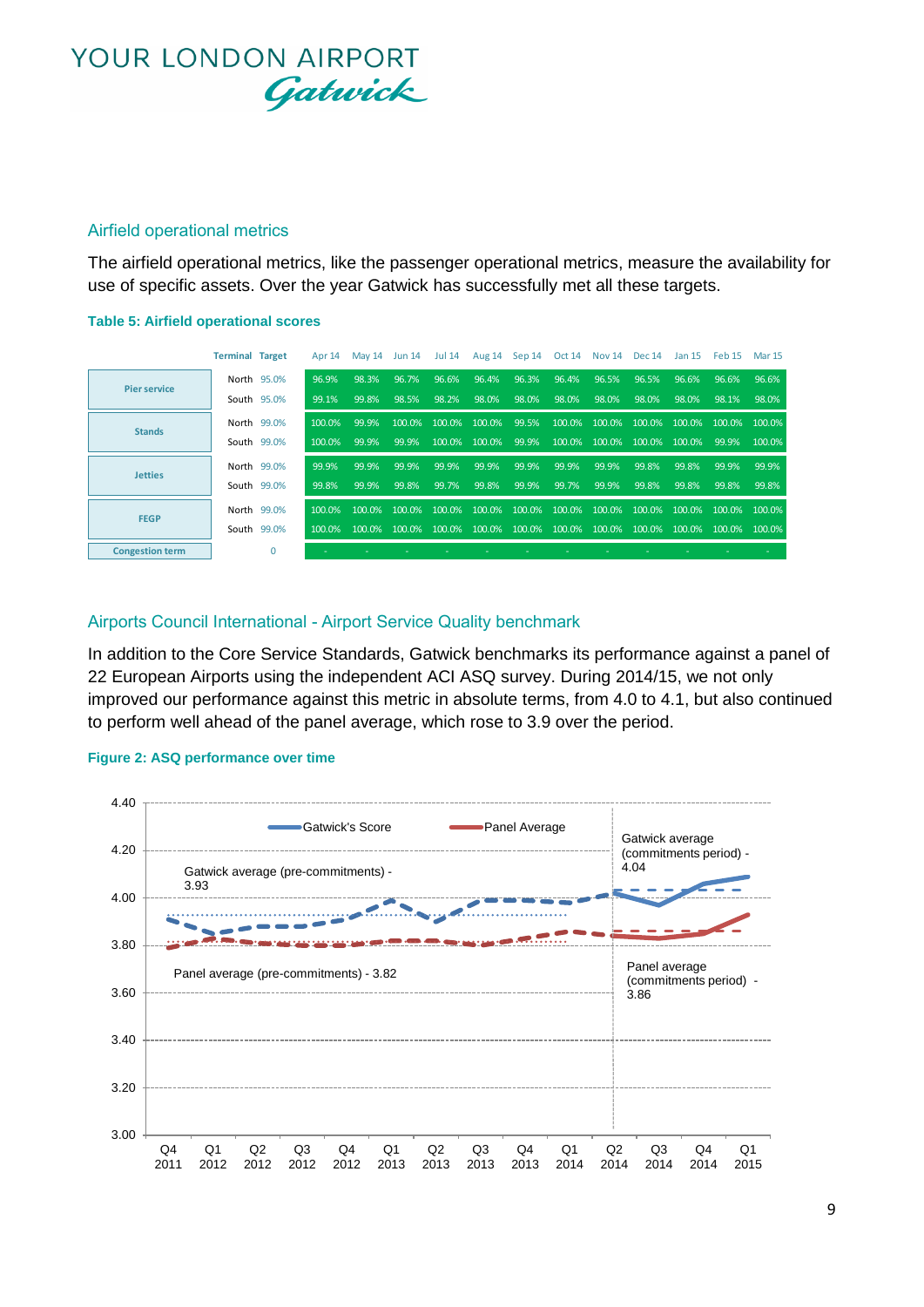The ACI ASQ benchmarking data also provides insights into how elements of our terminals perform against the competition. For example, benchmarking shows that our Flight Information Screens in South terminal achieve the second highest score in our sample of 23 comparator airports. As a result of this we will be upgrading the screens in North Terminal to the same high standard.

### Airline Service Standards

Airline Service Standards are the performance metrics which we apply to our airline customers. These are targeted at areas we identified in our Commitments as being of key concern to our passengers, but which are not under our direct control.

The two metrics we identified in our Commitments are inbound baggage delivery and check-in queuing. These two functions are both controlled by the airlines, and are usually outsourced to ground handling companies. The metrics are designed to create an incentive for airlines to deliver a minimum level service to passengers in these areas. If an airline fails to achieve the target in a given month, then a deduction is made from any Core Service Standard rebate they would otherwise have been entitled to in that month. If no rebate is owing (because Gatwick met all relevant service standards in that month), then the airline concerned is not subject to any financial penalty. These performance data are published monthly alongside the airport's service standards.

#### Inbound baggage delivery

The first airline service standards measure is inbound baggage delivery. The standard is divided into separate metrics for small/medium sized aircraft (such as a Boeing 737 or airbus A319) and large aircraft (such as Boeing 777, Airbus A380 or Boeing Dreamliners). The target is for the last bag delivered off an aircraft to be delivered within 35 minutes for small and medium sized aircraft and within 50 minutes for large aircraft. Gatwick Airport incentivises its airline users to achieve these targets on at least 95% of respective flights each month.

Through the year performance against this measure has been mixed. In the first half of the financial year, several airlines struggled due to staffing levels of the handling agent Swissport, and to some extent Menzies. This resulted in long waiting times to retrieve their baggage for those passengers flying with these agents customer airlines.

The situation did however improve somewhat in the second half of the year. A possible explanation for this has been increased focus on ground handling performance by both the airport and airline communities. In preparation for the Summer 2015 season, Gatwick has worked closely with a number of airlines and their ground handlers to develop a better shared understanding of performance and has taken steps to help the ground handlers, for example by supporting their recruitment efforts.

The charts below highlight, for each aircraft size category, the monthly performance data for the airport as whole and for the highest and lowest performing of the leading airlines (the top 12-14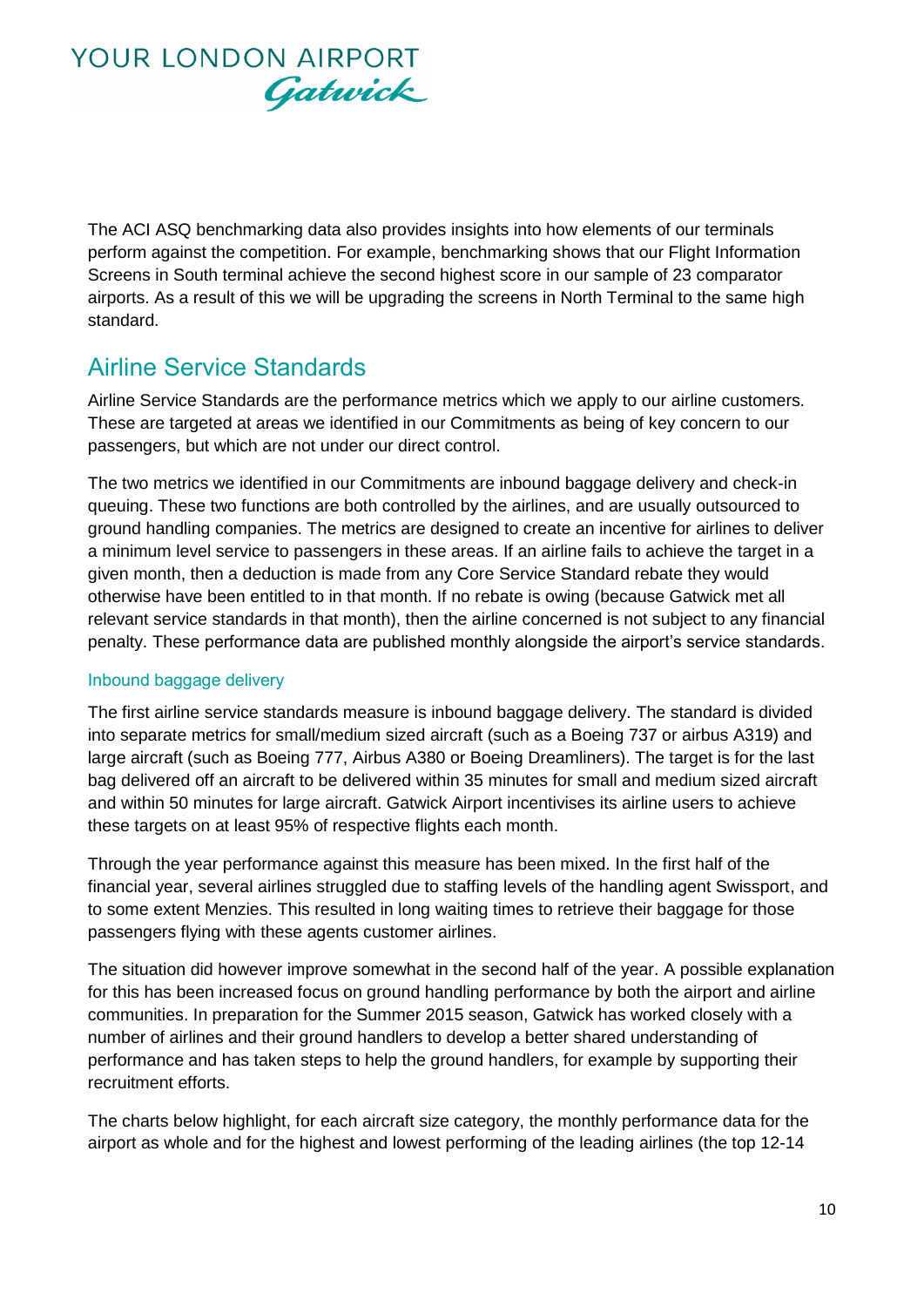airlines by volume of flights in each category of aircraft). These data are published, by airline, each month on the Gatwick website<sup>3</sup>.

**Figure 3: In bound baggage performance (small/medium sized aircraft): percentage of flights with last bag delivered within 35 minutes by main airlines**



**Figure 4: In bound baggage performance (large aircraft): percentage of flights with last bag delivered within 50 minutes by main airlines**



<sup>3</sup> Published at http://www.gatwickairport.com/business-community/about-gatwick/our-performance/

**.**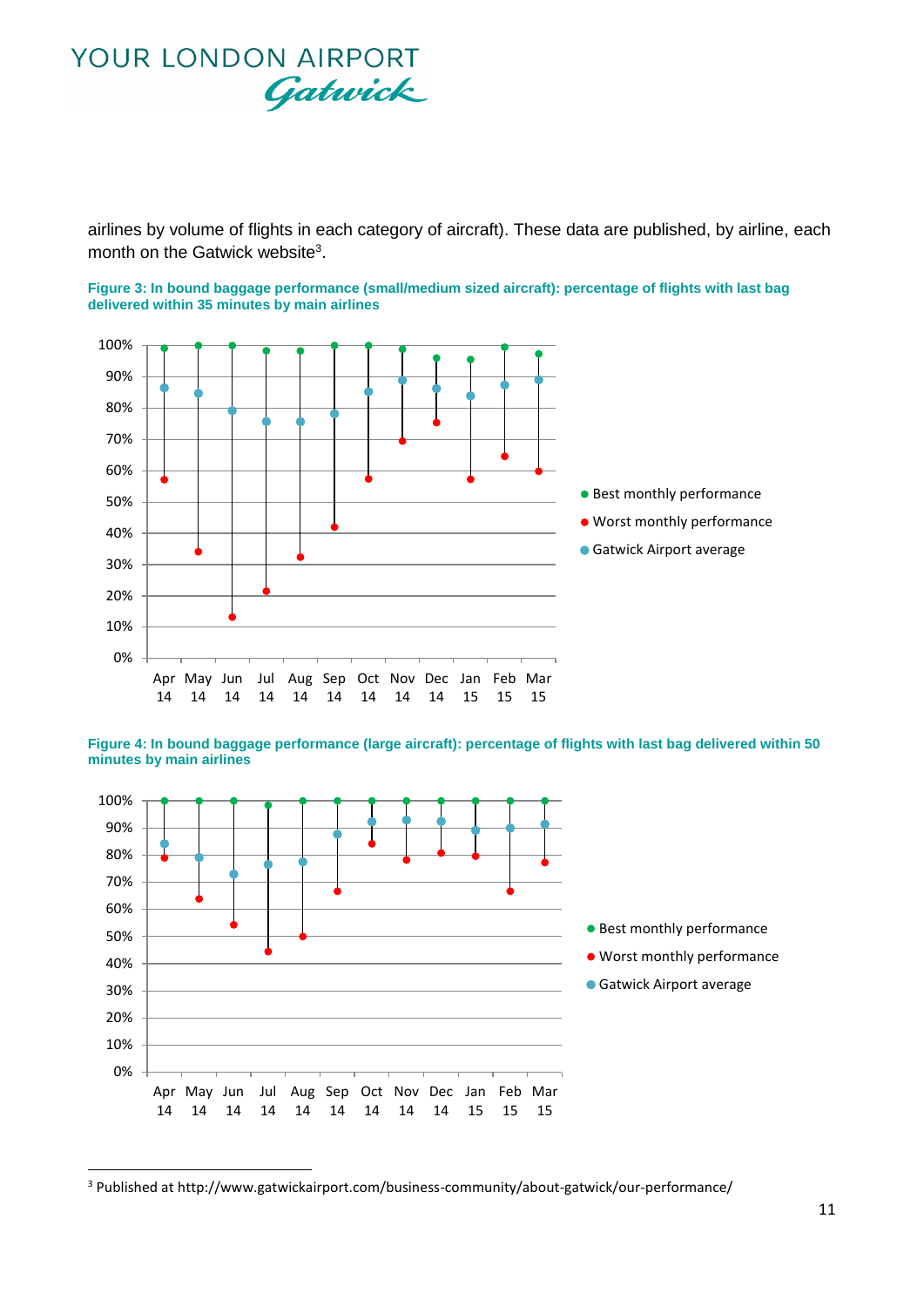

In addition, Gatwick Airport has adopted as part of its own suite of performance metrics, used for setting staff bonuses, a target that for at least 98% of flights the last in-bound bag should be delivered to passengers within 55 minutes of aircraft arrival. This target was achieved for 8 out of 12 months in 2014/15.

#### Check in Queuing

In our Commitments, we indicated that this metric would be introduced once a robust measurement system had been identified. This metric was therefore not yet operational during 2014/15. A suitable system has however been trialled and is now being deployed in the check-in zones across the airport.

In addition to supporting the Airline Service Standard, the identified system will also enable us to offer services with the potential to deliver additional benefits to airlines by, for example, delivering real time information on the queuing situation to the airlines and ground handlers. This would enable these to make improvements to their resource scheduling.

### Other service indicators

#### On Time Performance

On time performance is driven by a range of different factors affecting Gatwick and origin/destination airports, including:

- Weather (such as high wind, snow, thunderstorms)
- Exceptional events (such as air traffic control strikes)
- European air traffic control flow restrictions
- Airline schedules
- Ground handling company performance
- Airport ground performance

The chart below illustrates how performance varied across our top 10 airlines during 2014/15, showing average performance across Gatwick as a whole and the highest and lowest performance in each month among the leading airlines. It is important to note that at an airport of the size and complexity of Gatwick airline specific factors, such as ground handling performance, can have wider effects. For example, if a ground handler struggles to offload baggage from an aircraft on time, then this might have an impact not only on the affected aircraft, but also on the next aircraft due to use the affected stand, and these effects might impact subsequent performance of aircraft throughout the day.